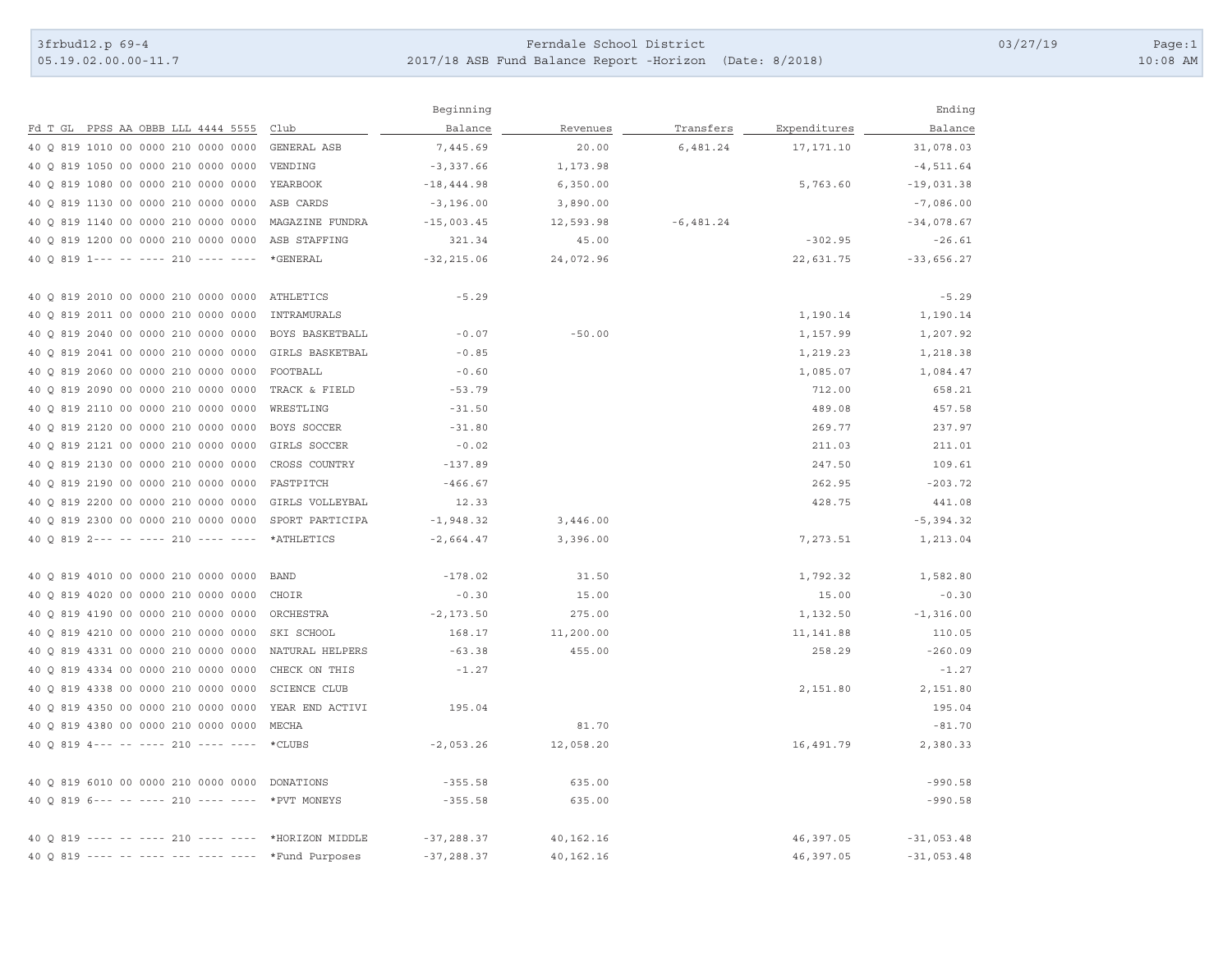| 3frbud12.p 69-4                         | Ferndale School District<br>2017/18 ASB Fund Balance Report -Horizon (Date: 8/2018) |          |           |              |         | 03/27/19 | Page:2 |
|-----------------------------------------|-------------------------------------------------------------------------------------|----------|-----------|--------------|---------|----------|--------|
| $05.19.02.00.00-11.7$                   |                                                                                     |          |           |              |         |          |        |
|                                         |                                                                                     |          |           |              |         |          |        |
|                                         | Beginning                                                                           |          |           |              | Ending  |          |        |
| Fd T GL PPSS AA OBBB LLL 4444 5555 Club | Balance                                                                             | Revenues | Transfers | Expenditures | Balance |          |        |

40 - --- ---- -- ---- --- ---- ---- \*ASB Fund -37,288.37 40,162.16 46,397.05 -31,053.48

T.